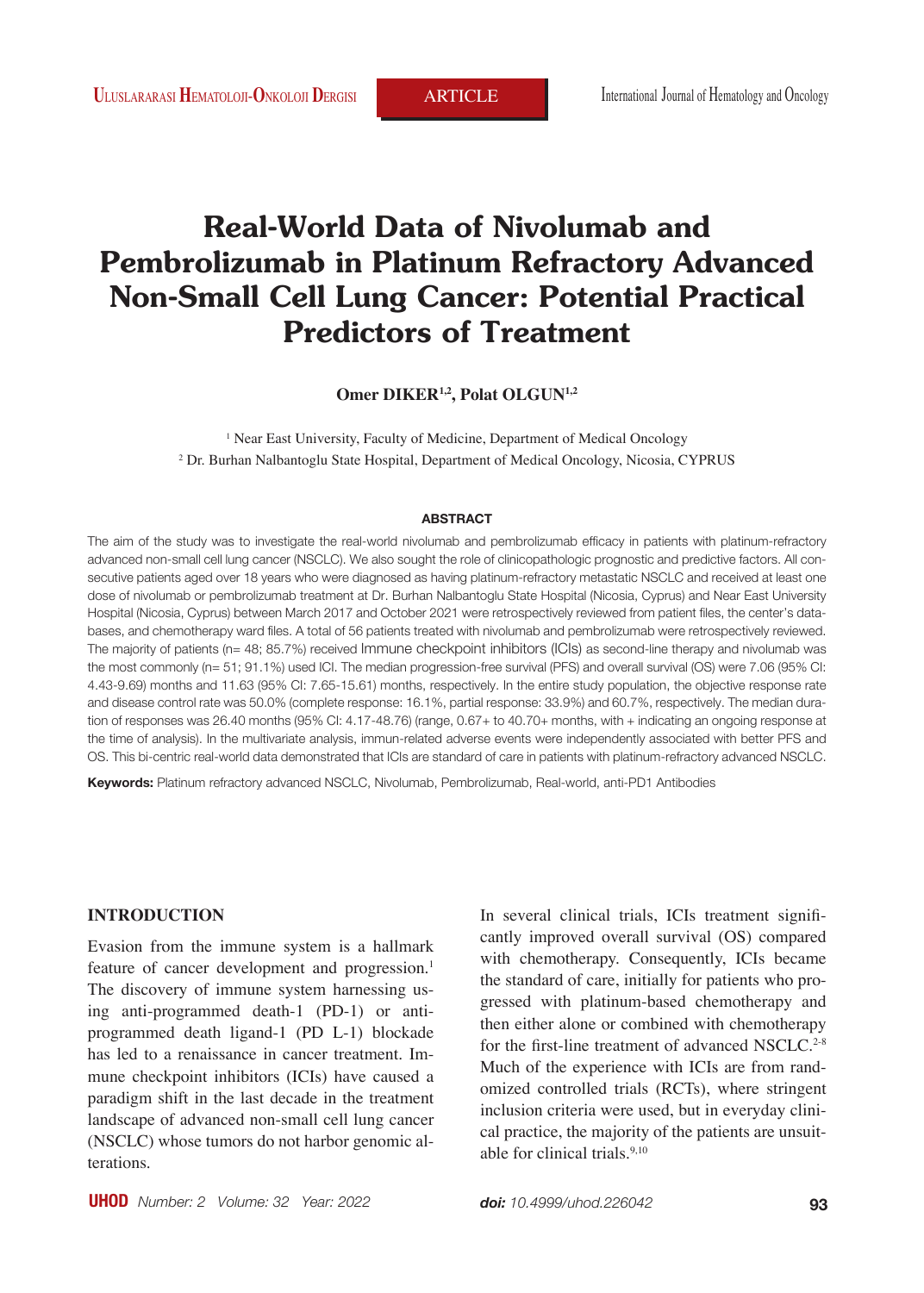As a result, there are concerns that the therapeutic benefits observed in clinical trials are not fully reflected in the real world.

Although ICIs treatment has become the standard of treatment in patients with platinum-refractory advanced NSCLC, a considerable number of patients are still unresponsive, progressing, and dying of cancer.2-5 Furthermore, ICIs cause serious financial toxicitiy. Hence, determining predictive biomarkers for ICIs treatment is an important subject. The PD-L1 level has become a companion diagnostic assay for first-line treatment in patients with advanced NSCLC whose tumors do not harbor genomic alterations.6-8 In patients with platinum-refractory advanced NSCLC, PD-L1 is associated with ambiguous outcomes as a predictive biomarker. Objective responses may occur in patients who are PD-L1 negative, and sometimes patients who tested positive for PD-L1 may not respond.<sup>2-5,11</sup> More optimal predictive and prognostic biomarkers are needed in everyday clinical practice.

The aim of the study was to investigate the realworld nivolumab and pembrolizumab efficacy in patients with platinum-refractory advanced NSCLC. We also sought the role of clinicopathologic prognostic and predictive factors.

## **PATIENTS AND METHODS**

All consecutive patients aged over 18 years who were diagnosed as having platinum-refractory metastatic NSCLC and received at least one dose of nivolumab or pembrolizumab treatment at our centers between March 2017 and October 2021 were retrospectively reviewed from patient files, the center's databases, and chemotherapy ward files. The patients had disease recurrence or progression during or after at least one prior platinumbased doublet chemotherapy regimen. Ethical approval was obtained from the individual institutional ethical review committees and a consent waiver was granted in view of the retrospective nature of the evaluation. All procedures in the study that involved human participants were performed in accordance with the ethical standards of the institutional and/or national research committee, and also with the 1964 Declaration of Helsinki and its later amendments or comparable ethical standards. Nivolumab was administered 3 mg/kg q14d, 240 mg q14d or 480 mg q28d and pembrolizumab was administered 200 mg q21d. Patient demographics; Eastern Cooperative Oncology Group Performance Status (ECOG PS) at the time of initiating nivolumab or pembrolizumab; smoking history; histology; molecular profiling for EGFR, ALK, ROS 1, and BRAF when available; PD-L1 status (Dako; Carpinteria, CA, USA) when available; sites of metastatic spread at the time of initiating nivolumab or pembrolizumab; post-progression treatments; number of nivolumab or pembrolizumab doses; response status, date of death or last follow-up; and immune-related adverse events (irAEs) were recorded.

The response assessment was performed mostly using computed tomography (CT) or fluorodeoxyglucose positron emission tomography (FDG PET)-CT every 3 months. Best radiographic response, i.e. complete remission (CR), progressive disease (PD), partial response (PR), and stable disease (SD), and the time to achieve the best response was recorded using the Response Evaluation Criteria In Solid Tumors (RECIST) criteria V 1.1 12. CR was defined as radiographic disappearance of all target lesions, PR was defined as a 30% decrease in target lesions, SD was defined as no significant increase or decrease in the size of the target lesions, and PD was defined as the appearance of the new lesions or an increase in the size of the known lesions (20% or more). The irAEs were determined, characterized, and graded by two investigators (O.D. and P.O.) according to the National Cancer Institute's Common Terminology Criteria for Adverse Events (CTACE), version 4.0.

### **Statistical Analysis**

Demographic characteristics were described using frequencies and percentages for categorical variables and medians and ranges for continuous variables. OS was defined as the number of months between the first nivolumab or pembrolizumab treatment and death or censored at the date of the last patient follow-up. The objective response rate (ORR) was calculated as the percentage of patients achieving PR and CR among all treated patients. The disease control rate (DCR) was defined as the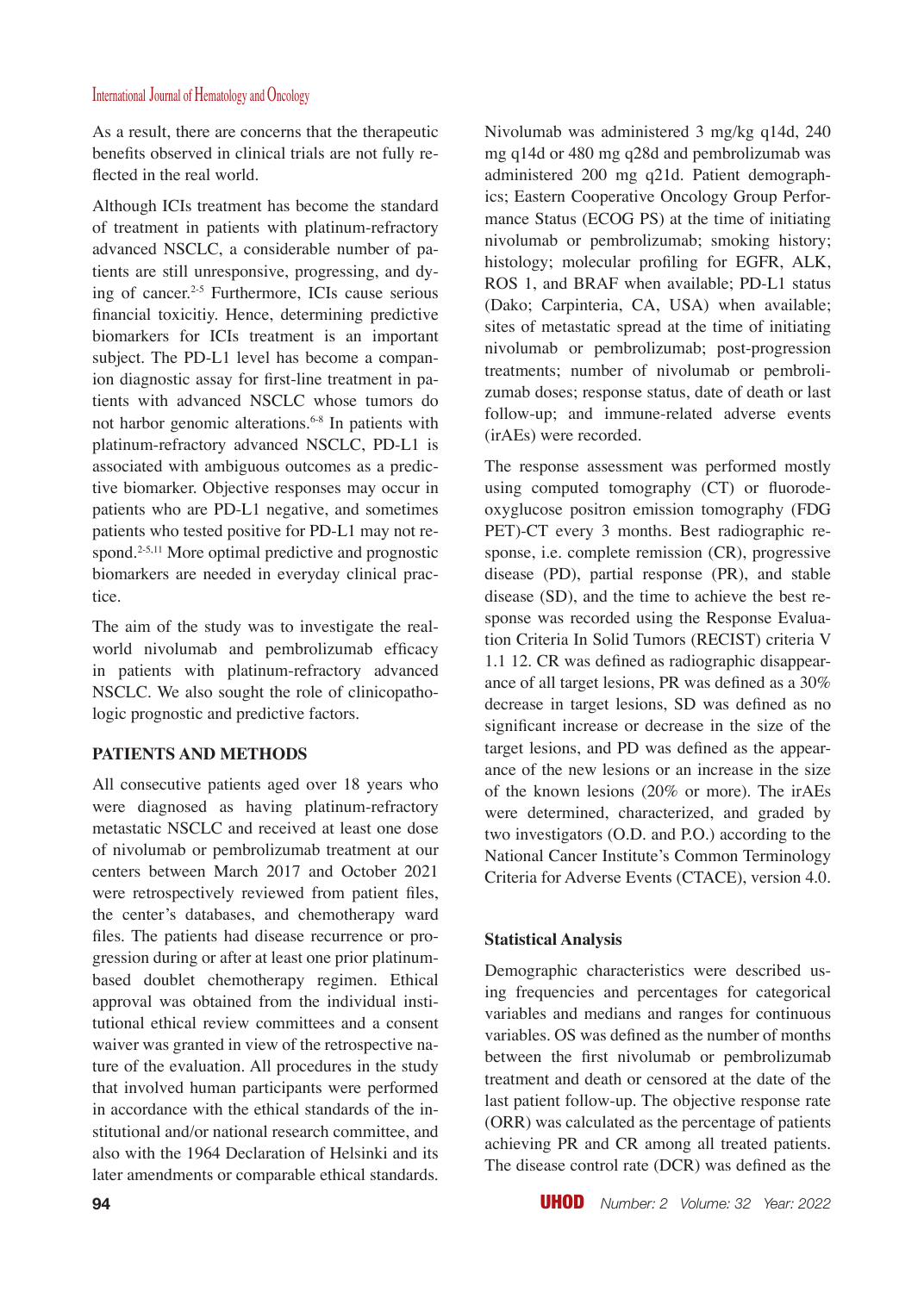percentage of patients achieving CR, PR, and SD. Progression-free survival (PFS) was defined as the number of months between the first pembrolizumab treatment and death or progression, whichever occurred first (censored at the date of the last patient contact). The duration of response (DoR) was defined as the time from the date of first response to the date of first documented disease progression, death, or last tumor assessment that could be evaluated.

The OS, PFS, and DoR curves were estimated using Kaplan–Meier analysis and compared using the log-rank test. Univariate and multivariate analyses were performed using a logistic regression model. A Cox proportional hazards model was used to identify independent predictive and prognostic factors. The multivariate models were fitted with the inclusion of the covariates that resulted as statistically significant in the univariate model. P< 0.05 was considered statistically significant in all analyses. Analyses were performed using the SPSS version 22 software (IBM Corp. Chicago, IL).

### **RESULTS**

### *Patients*

A total of 56 patients treated with nivolumab and pembrolizumab were retrospectively reviewed. The median duration of follow-up (defined as the time from initiation of ICI treatment to death or the date of the last follow-up visit) was 8.18 (range, 0.47 to 49.97) months. The baseline clinical and tumor characteristics at the initiation of ICIs are presented in Table 1. Of note, the median age was 66.5 (range, 35-88) years. The majority of patients were male (n= 50, 89.3%) and former or current smokers (n= 53, 94.6%). Just over half (51.8%) of the patients had an ECOG PS 0-1, 37.5% of patients were affected by squamous cell carcinoma and 12.5% had liver metastasis. There were two patients with driver mutations and seven patients had available PD-L1 results. Eight (14.3%) of patients had synchronous-metachronous cancer.

### *Treatment*

The majority of patients ( $n= 48, 85.7\%$ ) received ICIs as second-line therapy and nivolumab was the most commonly (n= 51, 91.1%) used ICI. Both

| Table 1. Baseline patient and tumor characteristics |           |  |  |
|-----------------------------------------------------|-----------|--|--|
| Age at start (years)                                |           |  |  |
| Median                                              | 66.50     |  |  |
| Range                                               | 35-88     |  |  |
| Sex-no $(\%)$                                       |           |  |  |
| Male                                                | 50 (89.3) |  |  |
| Female                                              | 6(10.7)   |  |  |
| Smoking status - no (%)                             |           |  |  |
| Current or former smoker                            | 53 (94.6) |  |  |
| Never smoked                                        | 3(5.4)    |  |  |
| Histology - no (%)                                  |           |  |  |
| Adenocarcinoma                                      | 31(55.3)  |  |  |
| Squamous cell carcinoma                             | 21 (37.5) |  |  |
| Adenosquamous carcinoma                             | 1(1.8)    |  |  |
| Large cell carcinoma                                | 1(1.8)    |  |  |
| NSCLC, NOS                                          | 2(3.6)    |  |  |
| PD-L1 - no (%)                                      |           |  |  |
| Negative                                            | 4(7.1)    |  |  |
| 1-49%                                               |           |  |  |
| $\leq 50\%$                                         | 3(5.4)    |  |  |
| Unknown                                             | 49 (87.5) |  |  |
| Driver mutations                                    |           |  |  |
| <b>EGFR</b> mutation                                | 1(1.8)    |  |  |
| <b>ALK</b> translocation                            | 1(1.8)    |  |  |
| Not assessed                                        | 21 (37.5) |  |  |
| EGFR-ALK wild type                                  | 33 (58.9) |  |  |
| ECOG performance status score - no (%)              |           |  |  |
| $0 - 1$                                             | 29 (51.8) |  |  |
| $2 - 4$                                             | 27 (48.2) |  |  |
| CNS metastasis - no (%)                             |           |  |  |
| Yes                                                 | 4(7.1)    |  |  |
| <b>No</b>                                           | 52 (92.9) |  |  |
| Liver metastasis - no (%)                           |           |  |  |
| Yes                                                 | 7(12.5)   |  |  |
| No                                                  | 49 (87.5) |  |  |
| Bone metastasis - no (%)                            |           |  |  |
| Yes                                                 | 19 (33.9) |  |  |
| <b>No</b>                                           | 37 (66.1) |  |  |
| Malignant pleural effusion - no (%)                 |           |  |  |
| Yes                                                 | 10 (17.9) |  |  |
| <b>No</b>                                           | 46 (82.1) |  |  |
| Adrenal gland metastasis - no (%)                   |           |  |  |
| Yes                                                 | 14 (25.0) |  |  |
| <b>No</b>                                           | 42 (75.0) |  |  |
|                                                     |           |  |  |

patients with driver mutations received targeted therapy followed by platinum-based doublet chemotherapy. The median number of treatment cycles for nivolumab and pembrolizumab was 11 (range, 1 to 69) and 5 (range, 2 to 35), respectively. Twelve (21.4%) patients were still receiving nivolumab or pembrolizumab. Thirty-six (64.3%) patients discontinued treatment due to disease progression or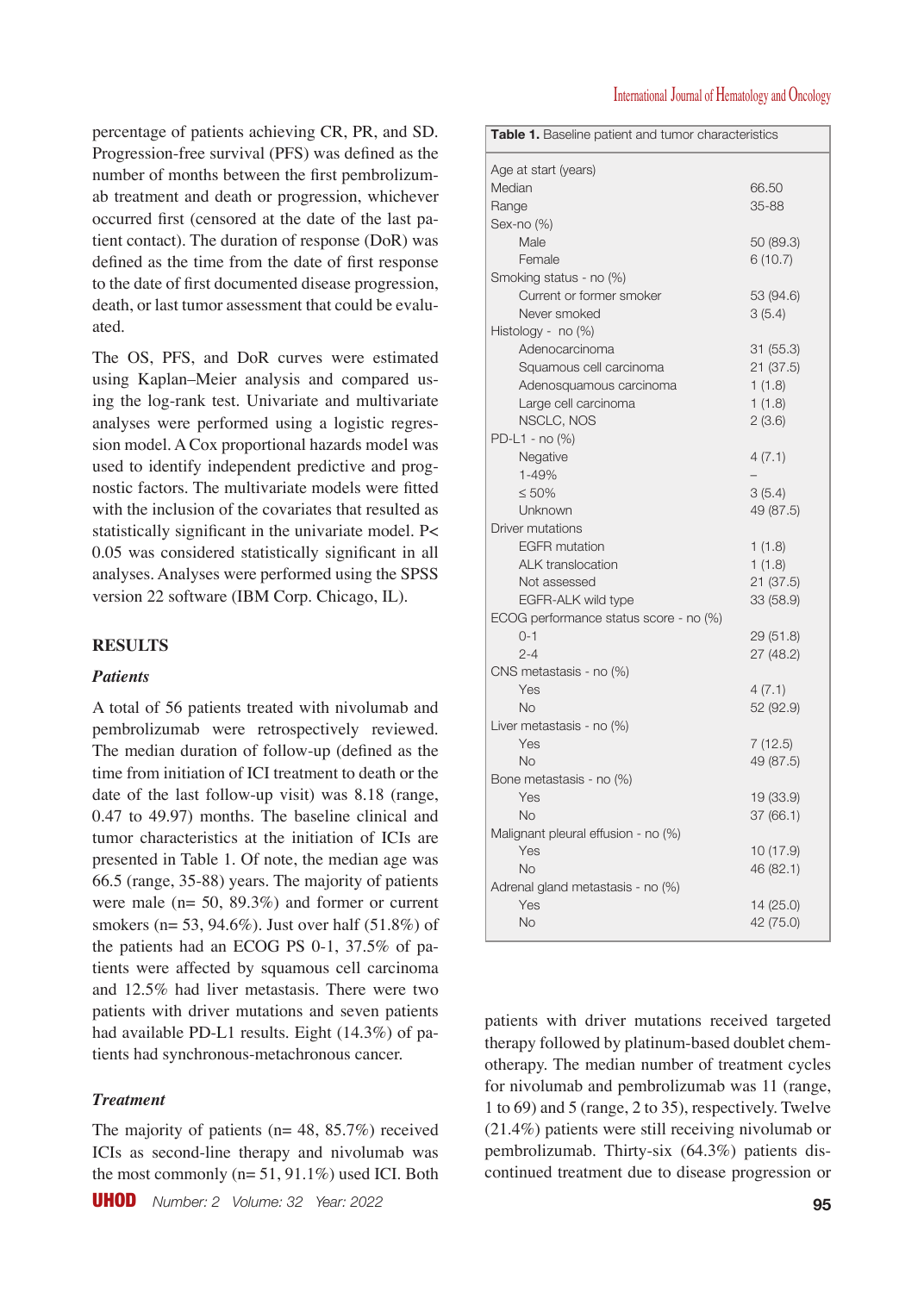| <b>Table 2.</b> Treatment characteristics of patients                                          |            |  |  |  |
|------------------------------------------------------------------------------------------------|------------|--|--|--|
| Prior lines of therapy-no (%)                                                                  |            |  |  |  |
| 1 prior line                                                                                   | 48 (85.7)  |  |  |  |
| 2 prior lines                                                                                  | 6(10.7)    |  |  |  |
| 3 prior lines                                                                                  | 2(3.6)     |  |  |  |
| Prior therapies-no (%)                                                                         |            |  |  |  |
| Platinum-based chemotherapy                                                                    | 56 (100.0) |  |  |  |
| Frlotinib <sup>a</sup>                                                                         | 1(2.1)     |  |  |  |
| Crizotinib <sup>a</sup>                                                                        | 1(2.1)     |  |  |  |
| Single agent chemotherapy <sup>b</sup>                                                         | 6(12.5)    |  |  |  |
| Best response to most recent prior<br>systemic regimen according to the<br>investigator-no (%) |            |  |  |  |
| Complete or partial response                                                                   | 23(41.0)   |  |  |  |
| Stable disease                                                                                 | 8(14.3)    |  |  |  |
| Progressive disease                                                                            | 25 (44.7)  |  |  |  |
| ICI choice-no (%)                                                                              |            |  |  |  |
| Nivolumab                                                                                      | 51(91.1)   |  |  |  |
| Pembrolizumab                                                                                  | 5(8.9)     |  |  |  |
| Reasons of discontinuation for                                                                 | 44 (78.6)  |  |  |  |
| $ICIs-no (%)$                                                                                  |            |  |  |  |
| Progressive disease or death                                                                   | 36 (64.3)  |  |  |  |
| <b>IRAEs</b>                                                                                   | 3(5.4)     |  |  |  |
| No evidence of disease and completed<br>5(8.9)                                                 |            |  |  |  |
| 2 years with ICI                                                                               |            |  |  |  |
| <sup>a</sup> : patients who had driver mutations                                               |            |  |  |  |
| <sup>b</sup> : patients who treated 2-3 prior lines of chemtherapy                             |            |  |  |  |

death and 13 (23.2%) patients received subsequent systemic cancer therapy. The treatment characteristics are shown in Table 2.

# *Efficacy*

Overall, 36 (64.3%) patients died by the time of the last follow-up (02/11/2021). The median PFS and OS were 7.06 (95%CI: 4.43-9.69) months (Figure 1) and 11.63 (95%CI: 7.65-15.61) months (Figure 2), respectively. In the entire study population, the ORR and DCR was 50.0% (CR: 16.1%, PR: 33.9%) and 60.7%, respectively. The median duration of responses was 26.40 months (95%CI: 4.17-48.76) (range, 0.67+ to 40.70+ months, with + indicating an ongoing response at the time of analysis). The patients who had CR discontinued treatment and all of them were disease-free at the

time of analysis. The median duration of follow-up (defined as the time from the last cycle of ICI treatment to date of the last follow-up visit) for diseasefree patients was 12.4 months (range, 4.0+ to 24.3+ months).

# *Prognostic and Predictive Factors*

We evaluated the prognostic and predictive role of ECOG PS, histologic subtype, age at initiation of ICIs, number of prior therapies, site of metastatic location, and irAEs (Table 3). Bone metastasis and liver metastasis were associated with worse PFS and irAEs were associated with better PFS in the univariate analysis. In the final multivariate model, irAEs remained independently associated with superior PFS. As shown using representative Kaplan-Meier survival curves (Figure 3), patients with irAEs had significantly longer median PFS outcomes (log-rank  $p = 0.004$ ).

The univariate analysis revealed that number of prior therapies and irAEs were associated with OS. In the multivariate analysis, irAEs were independently associated with better OS. The median overall survival was not estimated in patients with irAEs and 10.50 months in those without irAEs  $(log-rank p = 0.008)$  (Figure 4).

Logistic regression analysis revealed that ECOG PS was associated with lower DCR. Table 4 summarizes the univariate and multivariate analyses of ORR and DCR.

# **DISCUSSION**

In our study cohort, patients with previously treated advanced NSCLC, OS outcomes compatible with randomized studies, whereas PFS, ORR and DCR results were better. There were no patients with driver mutations other than two patients with EGFR mutations and ALK rearrangements in our study, whereas RCTs included 10-19% of patients with driver mutations. ICIs are associated with poor PFS, OS, and lower likelihood response rates in patients with NSCLC with a driver mutation.<sup>2,4,5,13-15</sup> ICIs were shown to have worse efficacy in never-smoked patients than in current or former smokers in terms of PFS and OS.16-19 Smoking history is significantly associated with tumor mu-

**96** UHOD *Number: 2 Volume: 32 Year: 2022*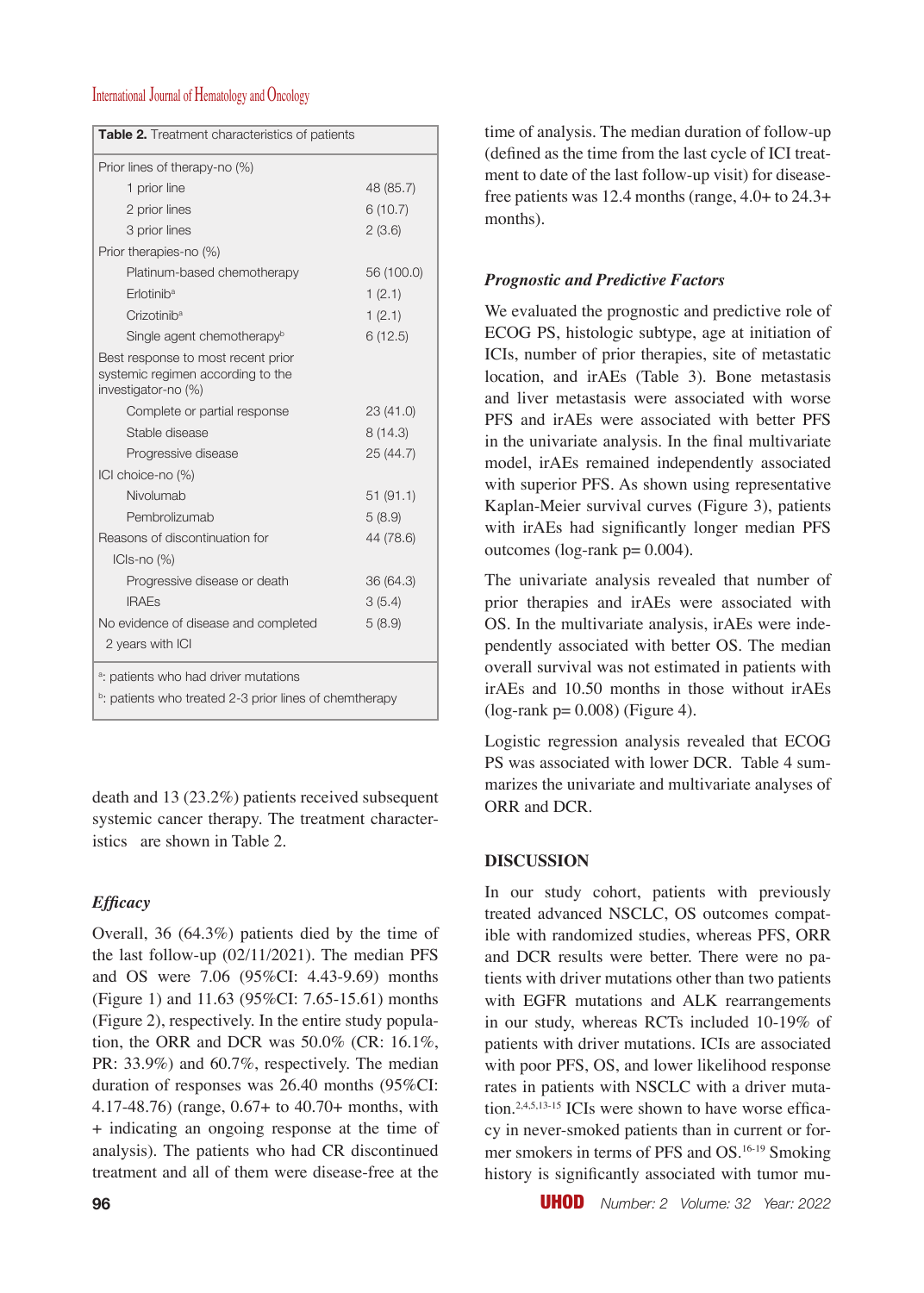

Figure 1. Kaplan-Meier curve of progression-free survival (PFS) in the global population (95%CI, 95% confidence interval)

tation burden.20,21 Higher tumor mutational burden tends to have more immunogenic neoantigens and is associated with a higher likelihood of response to ICIs.20,22-25 In RCTs, 7-20% of patients were never-smoked; only three patients were neversmoked in our study cohort.<sup>2-5</sup> ICIs are associated with less benefit in patients with advanced NSCLC with CNS metastasis and constitute 7-15% of pa-



**Figure 2.** Kaplan-Meier curve of overall survival (OS) in the global population (95%CI, 95% confidence interval)

tients in RCTs.<sup>2-5,11,26,27</sup> In our study cohort, only four patients had CNS metastasis. Liver metastasis is a well-known poor prognostic factor, also in patients with advanced NSCLC. In our study cohort, 12.5% of patients had liver metastasis, which was less than in RCTs.<sup>28-31</sup> Therefore, we expected better outcomes in our study cohort than in randomized studies. Clinical responses were evaluated

| Progression-free survival (PFS)             |                                  |         |                                | <b>Overall survival (OS)</b> |                                 |       |                                |       |
|---------------------------------------------|----------------------------------|---------|--------------------------------|------------------------------|---------------------------------|-------|--------------------------------|-------|
| <b>Variables</b>                            | <b>Unadjusted HR</b><br>(95% CI) | p       | <b>Adjusted HR</b><br>(95% CI) | p                            | <b>Unadjusted HR</b><br>(95%CI) | p     | <b>Adjusted HR</b><br>(95% CI) | p     |
| ECOG PS $\geq$ 2                            | $1.19(0.62 - 2.27)$              | (0.585) |                                |                              | $1.24(0.64 - 2.40)$             | 0.519 |                                |       |
| Histology-Non-SQ                            | 1.37 (0.70-2.69)                 | 0.350   |                                |                              | 1.53 (0.76-3.06)                | 0.229 |                                |       |
| Age at start $\geq 65$ years                | $0.75(0.39 - 1.44)$              | 0.394   |                                |                              | $0.87(0.45 - 1.70)$             | 0.699 | $\qquad \qquad -$              |       |
| Number of prior<br>therapies $\geq 2$ vs. 1 | $0.34(0.10-1.13)$                | 0.080   |                                |                              | $0.22(0.05-0.92)$               | 0.039 | $0.30(0.07 - 1.31)$            | 0.111 |
| Presence of brain<br>metastasis             | 2.20 (0.77-6.26)                 | 0.138   |                                |                              | 1.72 (0.52-5.64)                | 0.371 |                                |       |
| Presence of bone<br>metastasis              | 1.94 (1.01-3.72)                 | 0.045   | 1.43 (0.68-2.97)               | 0.336                        | 1.68 (0.86-3.27)                | 0.123 |                                |       |
| Presence of adrenal<br>gland metastasis     | $0.68(0.31 - 1.50)$              | 0.350   |                                |                              | $0.66(0.28 - 1.51)$             | 0.331 |                                |       |
| Presence of malignant<br>pleural effusion   | $1.03(0.43 - 2.48)$              | 0.941   |                                |                              | $1.09(0.45 - 2.62)$             | 0.845 |                                |       |
| Presence of liver<br>metastasis             | 2.49 (1.09-5.71)                 | 0.030   | 1.56 (0.62-3.95)               | 0.343                        | $2.26(0.93 - 5.51)$             | 0.072 |                                |       |
| irAEs                                       | $0.17(0.04 - 0.74)$              | 0.018   | $0.17(0.04 - 0.74)$            | 0.020                        | $0.17(0.04 - 0.74)$             | 0.018 | $0.22(0.05 - 0.95)$            | 0.044 |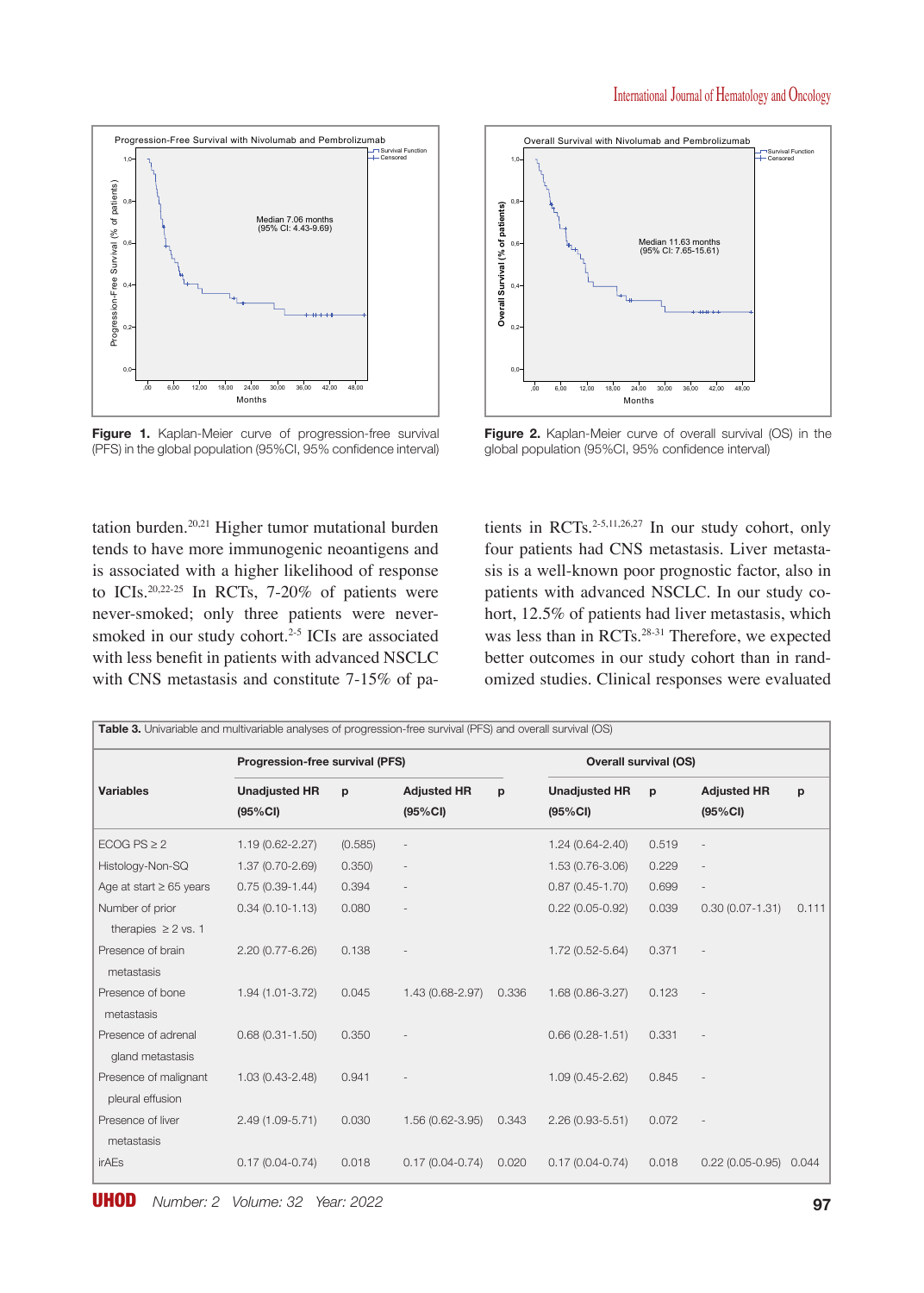

**Figure 3.** Kaplan-Meier plot for the progression-free survival (PFS) stratified by immune-related adverse events (IRAEs) (95%CI, 95% confidence interval) (NE: Not estimated)

by the investigators of this study according to local radiology and nuclear medicine reports instead of independent radiology reviewers. This might cause some bias such as misclassification of the responses as PR instead of SD. The retrospective design and relatively low patient number may affect the results. Therefore, PFS and ORR results could be overestimated in our study cohort. However, 16.1% of patients had CR with ICIs in our study cohort and all were disease-free at the time of analysis, which is far better than in  $\text{RCTs}.^{2-5,32}$ 

Several real-life experience studies showed worse outcomes than in the experimental arms of RCTs.33-



**Figure 4.** Kaplan-Meier plot for the overall survival (OS) stratified by immune-related adverse events (IRAEs) (95%CI, 95% confidence interval) (NE: Not estimated)

35 Clinical trials are an essential tool of premarket evaluation of a medical product. Eligibility criteria for RCTs should be sufficiently strict to control bias and achieve internal validity. However, strict eligibility criteria cause restriction on the diversity of patients and raise concerns about generalizability.9,36 RCTs included only patients who had ECOG PS 0-1. In several real-life experience studies, poor PS was associated with inferior survival outcomes.33,34,37,38 In our study cohort, 48.2% of patients had ECOG PS 2-4 and this was independently associated with lower DCR. However, we found no association between poor ECOG PS and survival outcomes. The statistical difference that

| <b>Table 4.</b> Logistic regression analysis of the objective response and disease control |                           |       |                      |       |                     |       |
|--------------------------------------------------------------------------------------------|---------------------------|-------|----------------------|-------|---------------------|-------|
|                                                                                            | <b>Objective response</b> |       | Disease control      |       |                     |       |
| <b>Variables</b>                                                                           | <b>Unadjusted OR</b>      | р     | <b>Unadjusted OR</b> | p     | <b>Adjusted OR</b>  | p     |
|                                                                                            | (95%CI)                   |       | (95% CI)             |       | (95%CI)             |       |
| ECOG PS $\geq$ 2                                                                           | $0.48(0.16-1.40)$         | 0.184 | $0.25(0.08-0.79)$    | 0.019 | $0.24(0.07 - 0.81)$ | 0.021 |
| Histology-Non-SQ                                                                           | $0.63(0.21 - 1.87)$       | 0.409 | $0.47(0.14 - 1.51)$  | 0.207 |                     |       |
| Age at start (years) $\geq 65$ years                                                       | $1.35(0.46-3.95),$        | 0.585 | $1.52(0.51 - 4.56)$  | 0.448 |                     |       |
| Number of prior therapies $\geq 2$ vs. 1                                                   | 2.82 (0.49-15.99),        | 0.240 | 1.72 (0.41-13.70)    | 0.539 |                     |       |
| Presence of bone metastasis                                                                | $0.61(0.20-1.88)$         | 0.399 | $0.30(0.09 - 0.97)$  | 0.045 | $0.29(0.08-1.00)$   | 0.051 |
| Presence of brain metastatsis                                                              | $0.30(0.03-3.16)$         | 0.322 | $0.19(0.01 - 1.97)$  | 0.165 |                     |       |
| Presence of adrenal gland metastasis                                                       | $2.17(0.62 - 7.61)$       | 0.222 | 1.87 (0.50-6.95)     | 0.347 |                     |       |
| Presence of malignant pleural effusion                                                     | $0.61(0.15-2.45)$         | 0.488 | $0.58(0.14 - 2.32)$  | 0.447 |                     |       |
| Presence of liver metastasis                                                               | $0.35(0.06 - 2.00)$       | 0.240 | $0.21(0.03-1.21)$    | 0.081 |                     |       |
| irAEs                                                                                      | 3.54 (0.64-19.37)         | 0.144 | $5.44(0.62 - 47.75)$ | 0.126 |                     |       |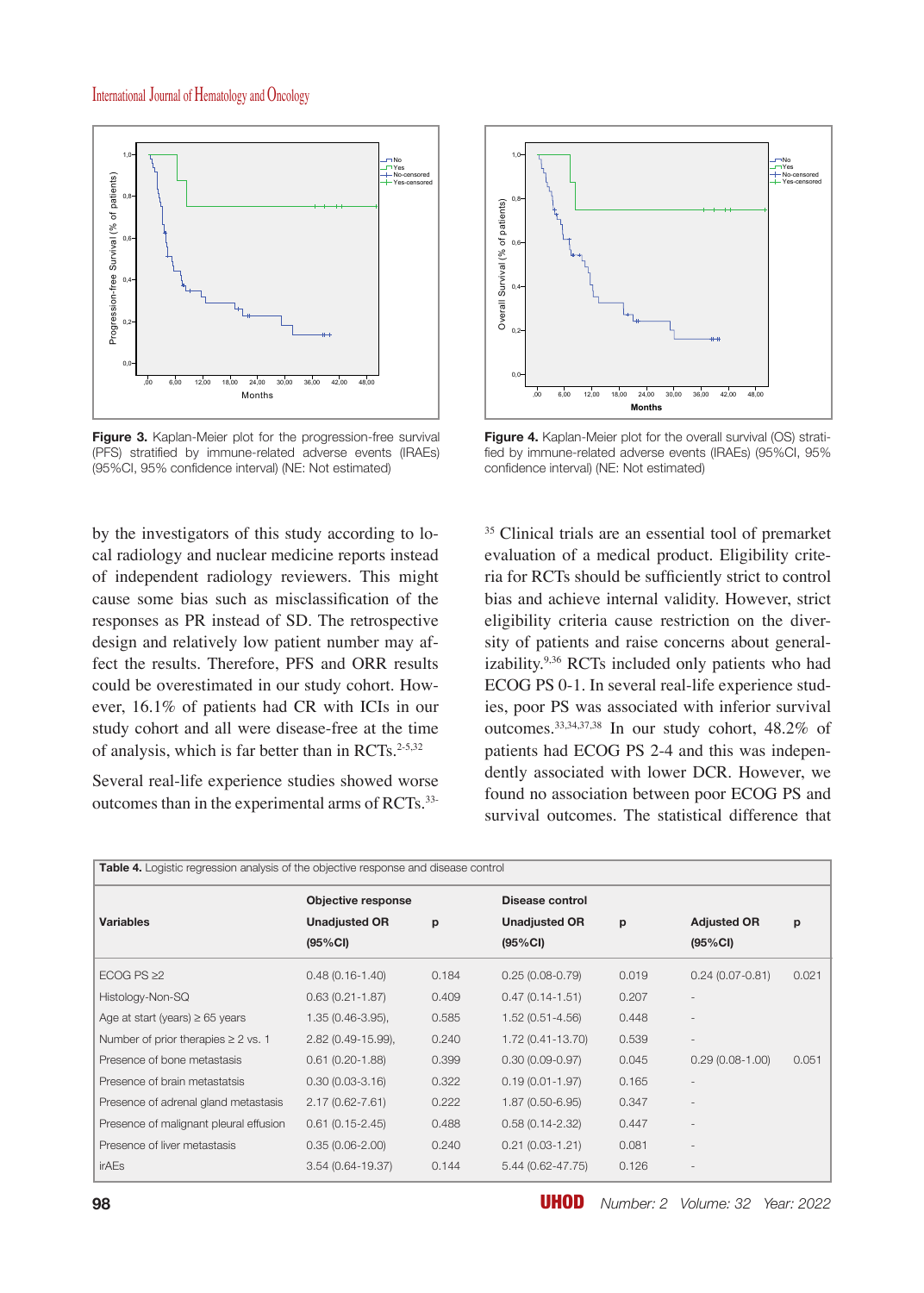might have occurred between ECOG PS 0-1 vs. ECOG PS 2-4, probably dampened due to better than expected response rates and survival results.

Various studies investigated predictive/prognostic biomarkers and clinicopathologic factors for ICI efficacy. For patients with platinum-pretreated advanced NSCLC, there is no reliable biomarker. Several studies showed that irAEs were associated with durable response to ICIs and superior clinical outcomes. Although the precise mechanism of association remains unclear, irAEs are probably due to activated T cells and shared tumor antigens in host tissues.<sup>39-41</sup> In our study cohort, patients who developed irAEs were associated with better PFS and OS, which was consistent with the literature. The therapy line with ICIs affected the outcomes in advanced with patients NSCLC, and third or later-line therapies were significantly associated with inferior OS and PFS.<sup>42</sup> We stratified patients as one prior-line vs. two or more therapies and there was no association with therapy line in our study cohort. In fact, there was a trend to statistical significance between better OS and two or more prior treatments. We need more studies to confirm this finding and reveal the underlying mechanism.

We sought a predictive and prognostic role of common sites of metastasis. Tumor microenvironments differ across various organ sites and they may affect the activity of ICIs.<sup>43,44</sup> Liver metastasis is a well-known poor prognostic site of metastasis.28,29 However, multivariate analysis revealed no statistically significant association for patients with liver metastasis in terms of PFS and OS in our study cohort probably due to low patient numbers with liver metastasis. Bone and bone marrow are immune regulatory organs.45,46 Therefore, ICI responses may be affected by bone metastasis. Patients with bone metastasis had a trend to statistical significance for poorer PFS and DCR in our study cohort. None of the randomized studies with ICIs specifically stratified patients according to the presence of bone metastasis. In a nivolumab expanded-access program, bone metastasis was associated with a lower likelihood of response, and poorer PFS and OS.<sup>47</sup> In another retrospective study, organ-specific responses with nivolumab in patients with advanced NSCLC were investigated. Nine of 12 patients with bone metastases had progressive disease.43 Our study results were compatible with these studies.

Our study has several limitations. The retrospective design and relatively small sample size limited the significance of the subgroup analysis. PD-L1 analyses were not available in most of the patients. In conclusion, this bi-centric real-world data demonstrated that ICIs are standard of care in patients with platinum-refractory advanced NSCLC, even in those who had poor ECOG PS and received multiple-line therapy.

#### **REFERENCES**

- Hanahan D, Weinberg RA. Hallmarks of cancer: the next generation. Cell 144: 646-674, 2011.
- 2. Borghaei H, Paz-Ares L, Horn L, et al. Nivolumab versus docetaxel in advanced nonsquamous non-small-sell lung cancer. N Engl J Med 373: 1627-1639, 2015.
- 3. Brahmer J, Reckamp KL, Baas P, et al. Nivolumab versus Docetaxel in Advanced Squamous-Cell Non-Small-Cell Lung Cancer. N Engl J Med 373: 123-135, 2015.
- 4. Rittmeyer A, Barlesi F, Waterkamp D, et al. Atezolizumab versus docetaxel in patients with previously treated non-smallcell lung cancer (OAK): a phase 3, open-label, multicentre randomised controlled trial. Lancet 389: 255-265, 2017.
- 5. Herbst RS, Baas P, Kim DW, et al. Pembrolizumab versus docetaxel for previously treated, PD-L1-positive, advanced non-small-cell lung cancer (KEYNOTE-010): a randomised controlled trial. Lancet 2387: 1540-1550, 2016.
- 6. Reck M, Rodriguez-Abreu D, Robinson AG, et al. Pembrolizumab versus Chemotherapy for PD-L1-Positive Non-Small-Cell Lung Cancer. N Engl J Med 375: 1823-1833, 2016.
- 7. Gandhi L, Rodriguez-Abreu D, Gadgeel S, et al. Pembrolizumab plus Chemotherapy in Metastatic Non-Small-Cell Lung Cancer. N Engl J Med 378: 2078-2092, 2018.
- 8. Paz-Ares L, Luft A, Vicente D, et al. Pembrolizumab plus Chemotherapy for Squamous Non-Small-Cell Lung Cancer. N Engl J Med 379: 2040-2051, 2018.
- 9. Yoo SH, Keam B, Kim M, et al. Generalization and representativeness of phase III immune checkpoint blockade trials in non-small cell lung cancer. Thorac Cancer 9: 736-744, 2018.
- 10. Garcia S, Bisen A, Yan J, et al. Thoracic oncology clinical trial eligibility criteria and requirements continue to increase in number and complexity. J Thorac Oncol 12: 1489-1495, 2017.
- 11. Fehrenbacher L, Spira A, Ballinger M, et al. Atezolizumab versus docetaxel for patients with previously treated non-smallcell lung cancer (POPLAR): a multicentre, open-label, phase 2 randomised controlled trial. Lancet 387: 1837-1846, 2016.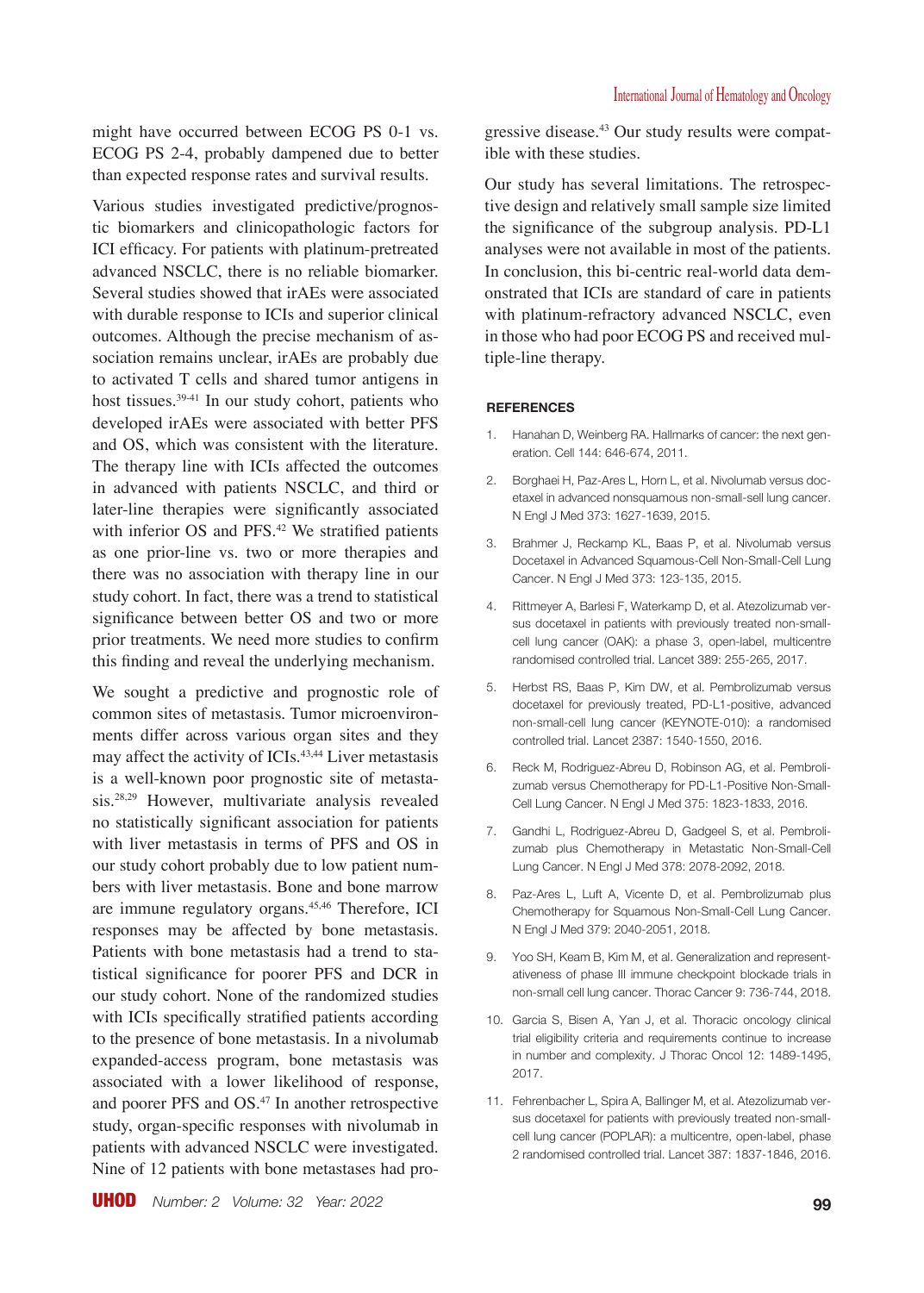- 12. Eisenhauer EA, Therasse P, Bogaerts J, et al. New response evaluation criteria in solid tumours: revised RECIST guideline (version 1.1). Eur J Cancer 45: 228-247, 2009.
- 13. Mazieres J, Drilon A, Lusque A, et al. Immune checkpoint inhibitors for patients with advanced lung cancer and oncogenic driver alterations: results from the IMMUNOTARGET registry. Ann Oncol 30: 1321-138, 2019.
- 14. Garassino MC, Cho BC, Kim JH, et al. Durvalumab as thirdline or later treatment for advanced non-small-cell lung cancer (ATLANTIC): an open-label, single-arm, phase 2 study. Lancet Oncol 19: 521-536, 2018.
- 15. Gavralidis A, Gainor JF. Immunotherapy in EGFR-Mutant and ALK-Positive Lung Cancer: Implications for Oncogene-Driven Lung Cancer. Cancer J 26: 517-524, 2020.
- 16. Chen DL, Li QY, Tan QY. Smoking history and the efficacy of immune checkpoint inhibitors in patients with advanced nonsmall cell lung cancer: a systematic review and meta-analysis. J Thorac Dis 13: 220-231, 2021.
- 17. Reck M, Rodriguez-Abreu D, Robinson AG, et al. Updated analysis of KEYNOTE-024: Pembrolizumab versus Platinumbased chemotherapy for advanced non-small-cell lung cancer with PD-L1 tumor proportion score of 50% or greater. J Clin Oncol 37: 537-546, 2019.
- 18. Li X, Huang C, Xie X, et al. The impact of smoking status on the progression-free survival of non-small cell lung cancer patients receiving molecularly target therapy or immunotherapy versus chemotherapy: A meta-analysis. J Clin Pharm Ther 46: 256-266, 2021.
- 19. Kim JH, Kim HS, Kim BJ. Prognostic value of smoking status in non-small-cell lung cancer patients treated with immune checkpoint inhibitors: a meta-analysis. Oncotarget 8: 93149- 93155, 2017.
- 20. Gandara DR, Paul SM, Kowanetz M, et al. Blood-based tumor mutational burden as a predictor of clinical benefit in nonsmall-cell lung cancer patients treated with atezolizumab. Nat Med 24: 1441-1448, 2018.
- 21. Lawrence MS, Stojanov P, Polak P, et al. Mutational heterogeneity in cancer and the search for new cancer-associated genes. Nature 499: 214-218, 2013.
- 22. McGranahan N, Furness AJ, Rosenthal R, et al. Clonal neoantigens elicit T cell immunoreactivity and sensitivity to immune checkpoint blockade. Science 351: 1463-1469, 2016.
- 23. Strickler JH, Hanks BA, Khasraw M. Tumor mutational burden as a predictor of immunotherapy response: Is more always better? Clin Cancer Res 27: 1236-1241, 2021.
- 24. Yarchoan M, Hopkins A, Jaffee EM. Tumor mutational burden and response rate to PD-1 inhibition. N Engl J Med 377: 2500-2501, 2017.
- 25. Marabelle A, Fakih M, Lopez J, et al. Association of tumour mutational burden with outcomes in patients with advanced solid tumours treated with pembrolizumab: prospective biomarker analysis of the multicohort, open-label, phase 2 KEY-NOTE-158 study. Lancet Oncol 21: 1353-1365, 2020.
- 26. Jiang T, Liu H, Qiao M, et al. Impact of clinicopathologic features on the efficacy of PD-1/PD-L1 inhibitors in patients with previously treated non-small-cell lung cancer. Clin Lung Cancer 19: e177-e84, 2018.
- 27. Wang S, Hao J, Wang H, et al. Efficacy and safety of immune checkpoint inhibitors in non-small cell lung cancer. Oncoimmunology 7: e1457600, 2018.
- 28. Vokes EE, Ready N, Felip E, et al. Nivolumab versus docetaxel in previously treated advanced non-small-cell lung cancer (CheckMate 017 and CheckMate 057): 3-year update and outcomes in patients with liver metastases. Ann Oncol 29: 959-965, 2018.
- 29. Kitadai R, Okuma Y, Hakozaki T, Hosomi Y. The efficacy of immune checkpoint inhibitors in advanced non-small-cell lung cancer with liver metastases. J Cancer Res Clin Oncol 146: 777-785, 2020.
- 30. Pantano F, Russano M, Berruti A, et al. Prognostic clinical factors in patients affected by non-small-cell lung cancer receiving Nivolumab. Expert Opin Biol Ther 20: 319-326, 2020.
- 31. Shiroyama T, Suzuki H, Tamiya M, et al. Clinical Characteristics of Liver Metastasis in Nivolumab-treated Patients with Non-small Cell Lung Cancer. Anticancer Res 38: 4723-4729, 2018.
- 32. Horn L, Spigel DR, Vokes EE, et al. Nivolumab versus docetaxel in previously treated patients with advanced non-smallcell lung cancer: Two-year outcomes from two randomized, open-label, phase III trials (CheckMate 017 and CheckMate 057). J Clin Oncol 35: 3924-3933, 2017.
- 33. Weis TM, Hough S, Reddy HG, et al. Real-world comparison of immune checkpoint inhibitors in non-small cell lung cancer following platinum-based chemotherapy. J Oncol Pharm Pract 26: 564-571, 2020.
- 34. Lin SY, Yang CY, Liao BC, et al. Tumor PD-L1 expression and clinical outcomes in advanced-stage non-small cell lung cancer patients treated with Nivolumab or Pembrolizumab: Real-world data in Taiwan. J Cancer 9: 1813-1820, 2018.
- 35. Khozin S, Carson KR, Zhi J, et al. Real-world outcomes of patients with metastatic non-small cell lung cancer treated with programmed cell death protein 1 inhibitors in the year following U.S. regulatory approval. Oncologist 24: 648-656, 2019.
- 36. Sherman RE, Anderson SA, Dal Pan GJ, et al. Real-world evidence - What is it and what can it tell us? N Engl J Med 375: 2293-2297, 2016.
- 37. Chen M, Li Q, Xu Y, et al. Immunotherapy as second-line treatment and beyond for non-small cell lung cancer in a single center of China: Outcomes, toxicities, and clinical predictive factors from a real-world retrospective analysis. Thorac Cancer 11: 1955-1962, 2020.
- 38. Kumar S, Joga S, Biswas B, et al. Immune checkpoint inhibitors in advanced non-small cell lung cancer: A metacentric experience from India. Curr Probl Cancer 44: 100549, 2020.